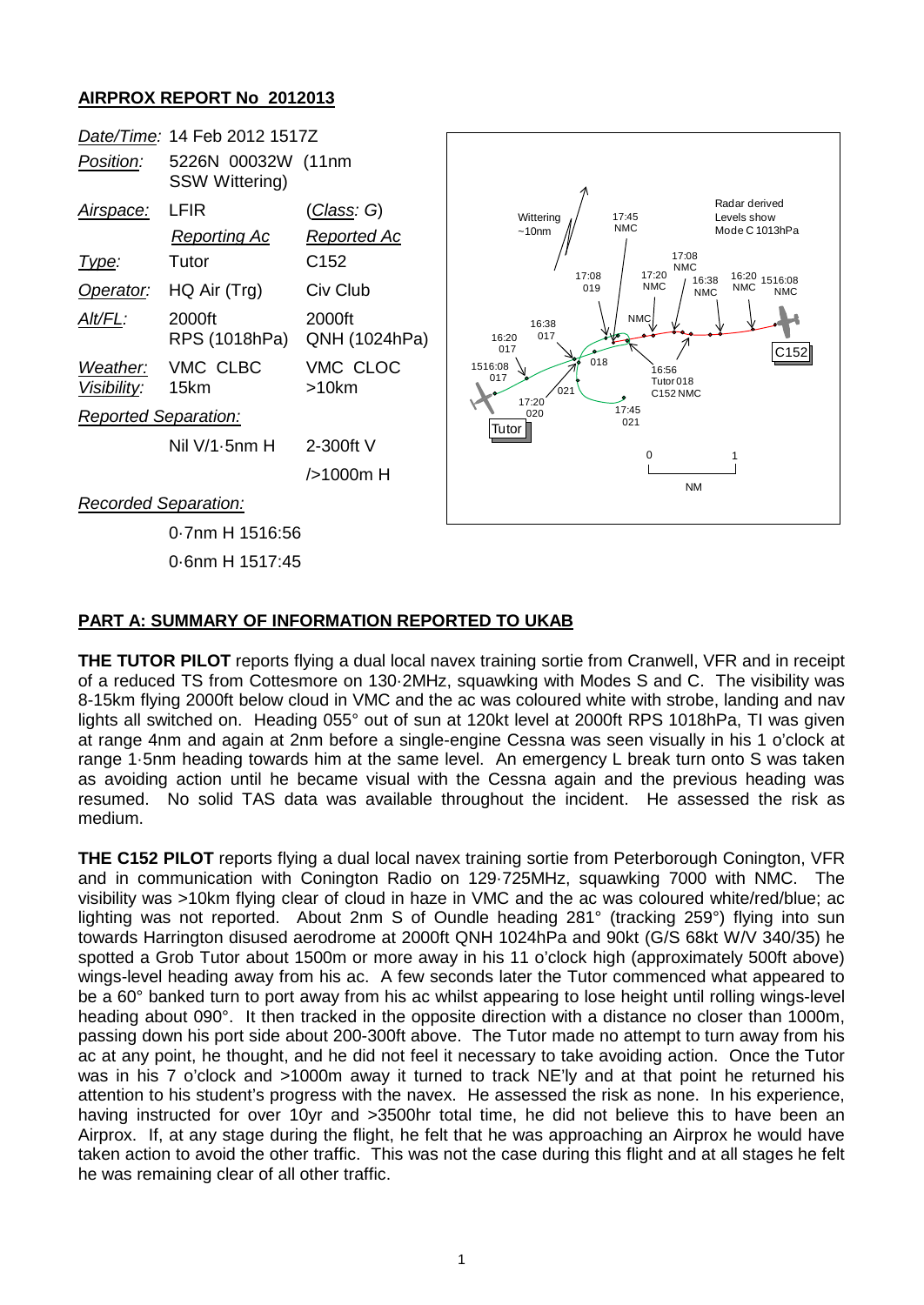**BM SAFETY MANAGEMENT** reports that this Airprox occurred between a Tutor T1 operating VFR in receipt of a TS from Cottesmore Zone and a C152, operating VFR speaking to Conington Radio.

All heights/altitudes quoted are based upon SSR Mode C from the radar replay unless otherwise stated.

The Tutor was operating on a navigation exercise, routing via Kettering and Peterborough before RTB at Cranwell and contacted Zone at 1457:56 following a radar handover from Cranwell ATC. The Tutor's TS was reduced by Zone as Cottesmore were providing an ATS SSR-only; this was neither causal nor contributory to this Airprox.

Zone, manned by an experienced trainee and mentor, described their workload as medium with 7 ac on freq, with low task complexity.

At 1515:06, Zone passed TI to the Tutor flight on the C152 as, *"…traffic twelve o'clock, five miles, opposite direction, no height information"* which was not acknowledged and was thus re-iterated at 1515:18 as, "…*traffic twelve o'clock, four miles, opposite direction, no height information*." The updated TI was acknowledged by the Tutor pilot with c/s. The C152 was not fitted with a Mode C capable transponder and the lack of height information could be considered to have been an aggravating factor in this Airprox.

At 1516:35, Zone provided a further accurate update to the TI for the Tutor flight stating, "…*previously reported traffic slightly right of your twelve o'clock, two miles, opposite direction, no height information*", which was acknowledged by the Tutor pilot.

At 1516:56, with the C152 0·7nm E of the Tutor in it's one o'clock, the Tutor commenced an initially tight L turn onto W, which then continued steadying onto a NE'ly track to pass 0·6nm S of the C152 at 1517:44, having climbed approximately 300ft. This latter time reflects the CPA.

Both pilots report flying at 2000ft, with the Tutor operating on the Barnsley RPS of 1018hPa and the C152 on 1024hPa, equating to 180ft vertical separation. It is likely that these were the reported operating altitudes and thus the vertical separation prior to the avoiding action taken by the Tutor.

Based upon the C152 pilot's report, it appears that their first sighting of the Tutor was as it steadied briefly on W, after that ac had commenced its avoiding action turn at 1517:04, and immediately prior to its continued turn to port to steady NE'ly. It is probable that the C152 pilot's visual acquisition of the Tutor was hampered by them flying into sun and the haze and it is likely that the turn by the Tutor changed the C152's perspective, enabling them to sight it.

Although the Tutor pilot's report mentions that they became visual with the C152 with around 1·5nm lateral separation, the instructor has subsequently amended this to around 0·5nm. Moreover, they have confirmed that they executed the "emergency left break" having become visual with the C152, continuing the L turn until they regained visual contact with it as they passed to the S.

In this instance, Zone provided a good level of accurate TI for the Tutor, which enabled the pilot to take decisive action to avoid the confliction.

**HQ AIR (TRG)** comments that the TI provided was timely and was updated sufficiently to enable the Tutor pilot to gain visual contact. The information could have been used at an earlier stage to attempt to break the collision in a more controlled manner thorough a small heading change. Based on the radar picture, the sighting appears to have occurred at around 1nm, which is reasonable considering the geometry of the event. Whilst the avoiding action taken was effective in controlling the closure, it put the conflictor into a position where it could not be seen. A turn through 90° or less would have allowed sight of the conflict to be maintained, permitting subsequent avoiding action to be made if required. Whilst the actual risk of collision was nil in this case, the potential risk was high up to the point where the sighting occurred and the avoiding action was taken.